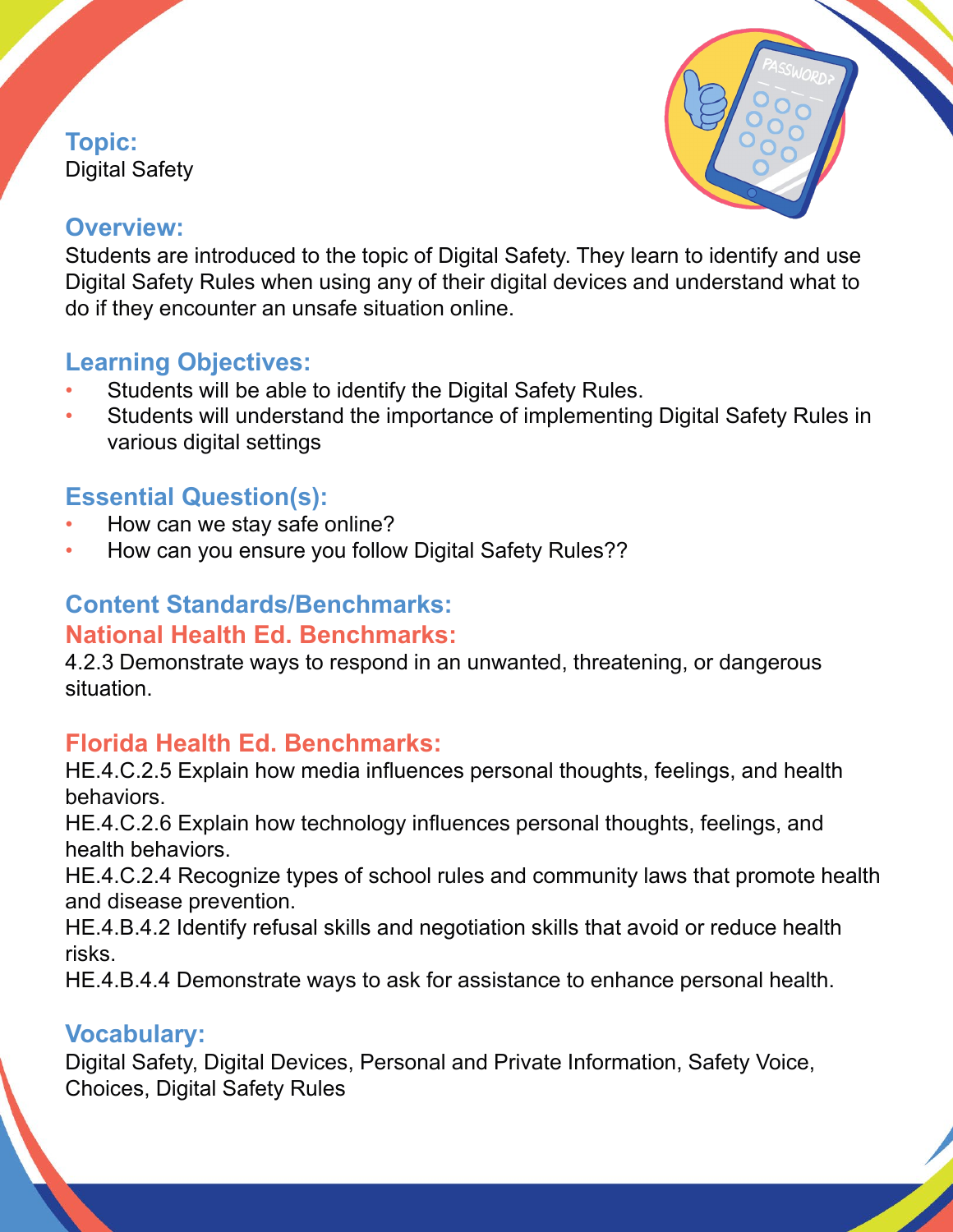

**Material List:** Chart Paper Paper iPad (Printable Component)

**Estimated Time Frame:** 30 minutes

**Technology Tools: Printer** 

**Lesson Description:** 

- 1. Discuss: Technology and Digital Devices (See Lesson Guide)
- 2. Teach: Digital Safety Rules (See Lesson Guide and Printable Component)
- **3. Activity: Safe and Smart Choices Online**
- 4. Closing Statements (See Lesson Guide)

# **Teacher Notes:**

It is important to acknowledge the benefits of the Digital World. Teaching from a place of positivity and empowerment versus teaching from fear is critical to supporting students in developing positive online habits.

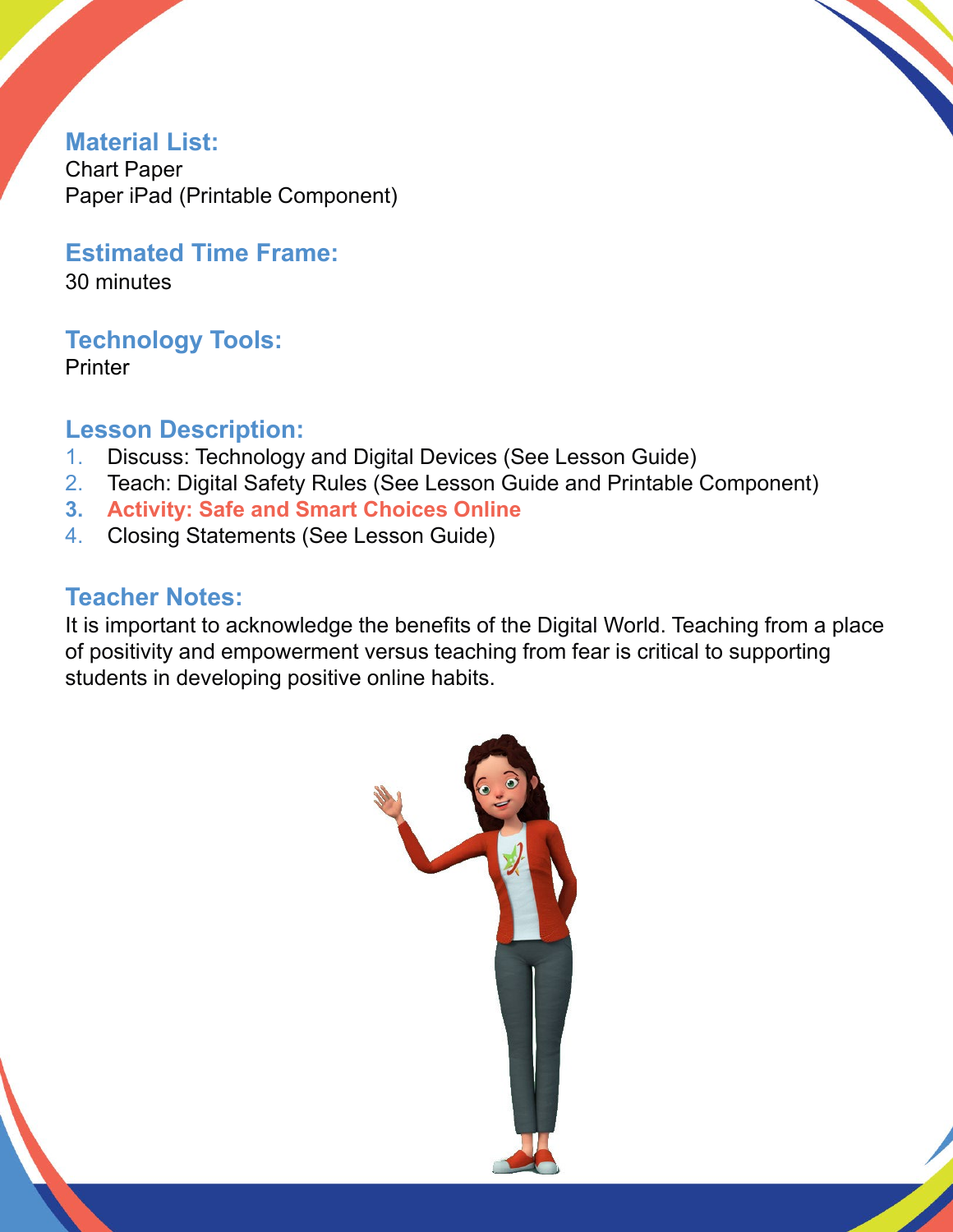

# **1. Discuss Technology and Digital Devices**

Let your students discuss their answers to the following questions: *What is technology? Why do we use technology? What are digital devices? What digital devices do you use?*

# **2. Teach Digital Safety Rules**

*The Internet is a place to learn, connect, and have fun. While we are using the Internet, it is important to make safe and smart choices. Just like there are safety rules for places you go (like home and school), there are safety rules for the Internet.* 

*Let's talk a bit more about safety rules.* 

Let your students discuss their answers to the following questions: *What Safety Rules do you use at school? What Safety Rules do you use at home?* 

*There are four Digital Safety Rules that you should keep in mind when using the Internet.*

Let your students discuss their answers to the following question: *What Safety Rules do you think we should follow when we are on the Internet?* 

Write student's ideas on chart paper.

*Now that we know a bit more about safety rules, let's talk about four different scenarios. Let's see if we can figure out which of the Digital Safety Rules each person follows in each of the four scenarios. Once we figure out the safety rule, let's write it down on our paper iPads as a reminder.* 

*Whenever you are online or unsure of a situation, you can use this iPad as a reminder of the Digital Safety Rules you should follow.* 

Give students a copy of the blank iPad to write their answers. Write the correct answers on chart paper for students to copy.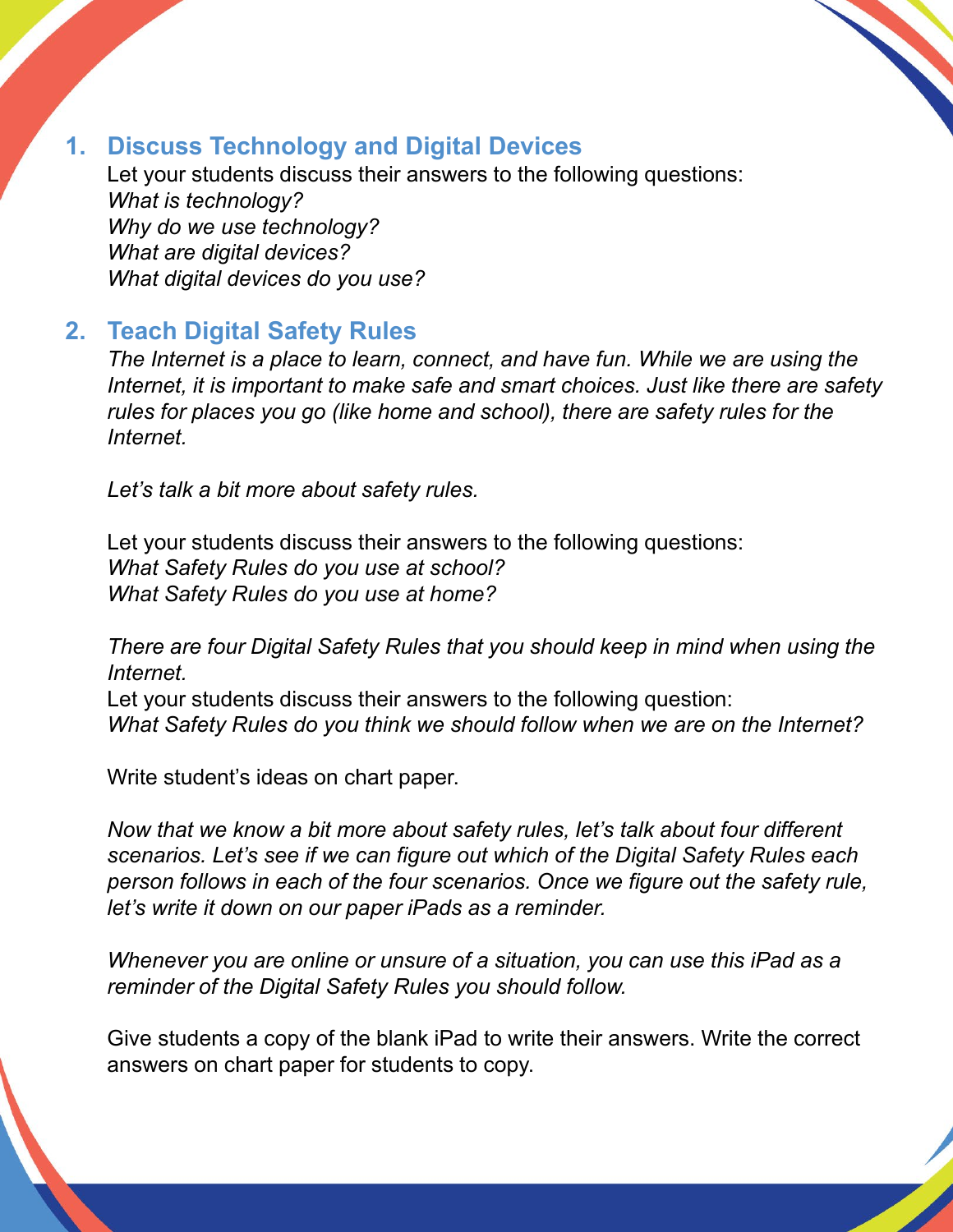#### **Scenario #1:**

*While gaming online, she gets a message from a stranger. She doesn't know this person and has never talked with them before. She knows for sure that she has never met this person in real- life before. She thinks it might be best to go get one of her trusted adults.* 

*Which Digital Safety Rule do you think she followed?* Allow students time to answer.

*She followed the Digital Safety Rule of only talking to people you know. Let's write that on our iPads.* 

Write "only talk to people you know" on the chart paper. Students write it on their iPads under the section labeled #1.

#### **Scenario #2:**

*While watching videos online, someone asks him to share personal information about himself. They want to know things like his birthday, where he goes to school, where he likes to hangout, and the password to his accounts. He isn't feeling comfortable giving out such personal information. He gets a grown-up for help.* 

*Which Digital Safety Rule do you think he followed?* Allow students time to answer.

*He followed the Digital Safety Rule of never sharing personal information. Let's write that on our iPads.* 

Write "never share personal information" on the chart paper. Students write it on their iPads under the section labeled #2.

#### **Scenario #3:**

*There is this new app she wants to download. She hasn't shown the app to her grown-ups and does not have permission to download it. She waits for her mom to get home to talk to her about downloading the app. She and her mom look over the app together to decide if it is safe for her to download.* 

*Which Digital Safety Rule do you think she followed?* Allow students time to answer.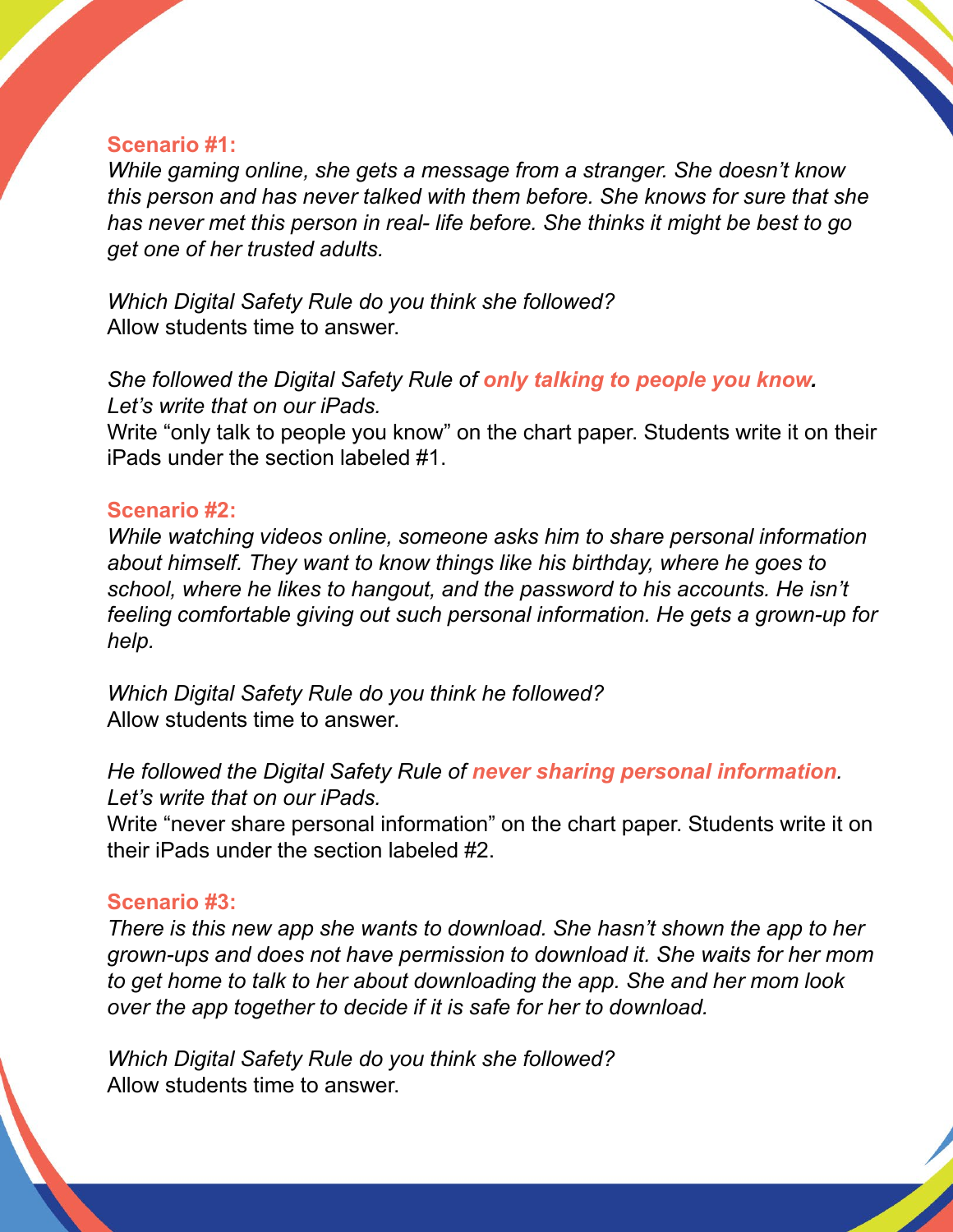*She followed the Digital Safety Rule of asking a grown-up before going to a new website or app. Let's write that on our iPads.* 

Write "asking a grown-up before going to a new website or app" on the chart paper. Students write it on their iPads under the section labeled #3.

#### **Scenario #4:**

*Someone online is making him feel very uncomfortable. He is feeling very confused and upset by the messages and pictures he is receiving. He leaves the messages alone and goes to tell a trusted grown-up.*

*Which Digital Safety Rule do you think he followed?* Allow students time to answer.

*He followed the Digital Safety Rule of if something online makes you uncomfortable, tell a trusted grown-up. Let's write that on our iPads.*  Write "if feeling uncomfortable, tell a grown-up" on the chart paper. Students write it on their iPads under the section labeled #4.

*Remember that the Internet is just another place. You can use your other Personal Safety Rules (like Safety Voice) to make safe and smart choices online.* 

Encourage students to keep their paper iPads nearby while online for a friendly safety rules reminder.

## **3. Safe and Smart Choices Online**

*Now that we know more about Digital Safety Rules, let's play a game. Everyone get up and go to the back of the room.* 

*I am going to tell you various scenarios. If you think the person in the scenario follows all Digital Safety rules, take two steps forward. If you think the person breaks a safety rule, take one step backwards. Let's begin.* 

*You need to make a password for your new profile. You create a new password that's hard to guess. (Yes)* 

*Students either take two steps forward or one step back.*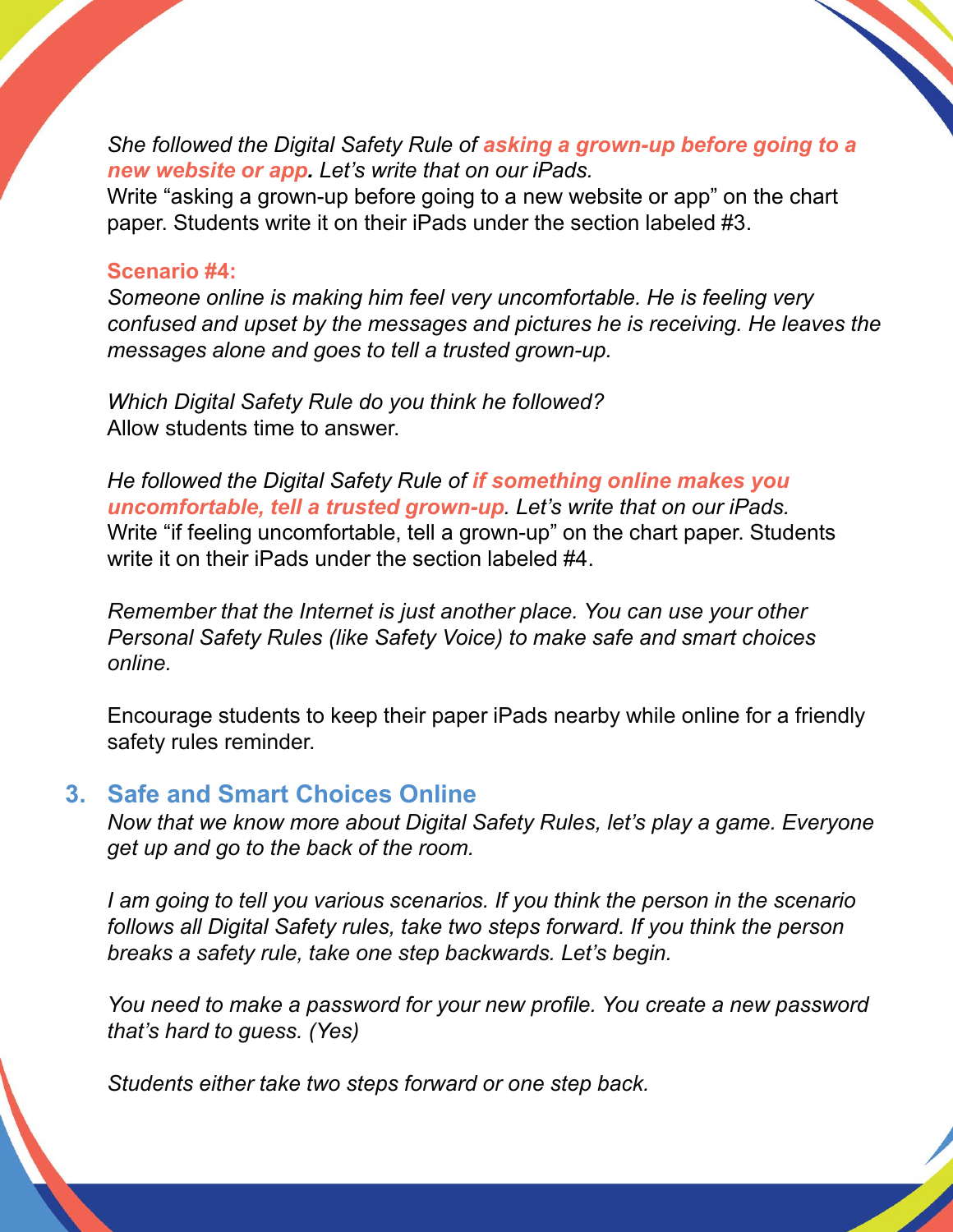#### **Repeat for the following questions:**

- *You're doing homework online when an ad pops up. You click it and it takes you to a different site. Is this a safe choice? (No)*
- *They get a message from someone they don't know. They block the account from messaging them. (Yes)*
- *They download a new app without permission. The app asks for them to turn on location services. (No)*
- *An online stranger asks them for their address and phone number. They don't answer (Yes).*
- *They just took a trip and want to post a bunch of pictures online. They ask their mom for permission on which pictures to post. (Yes)*
- *When they got a message from a stranger, they got their trusted grown-up right away. (Yes)*
- *He has his profile set to public. Anyone online can see his pictures and details. (No)*
- *They get a message from someone they don't know. The person's profile picture looks nice. They start a conversation. (No)*
- *You want to enter an online contest. The website asks for a ton of personal information and pictures. They get their trusted grown-up to help them. (Yes)*
- *They have been chatting with someone they met online for a few months. Recently, the messages have started to make them uncomfortable. Even though they've been talking for a while, they stop answering the messages and tell a trusted grown-up what has been happening. (Yes)*
- *They make sure to follow all Digital Safety Rules while online. (Yes)*

### **4. Closing Statements**

*We can use the Internet to learn new things, connect with others, or have fun. It is important to be a "responsible digital citizen" and stay safe while we are online. We can use our Digital Safety Rules to make safe and smart choices.*